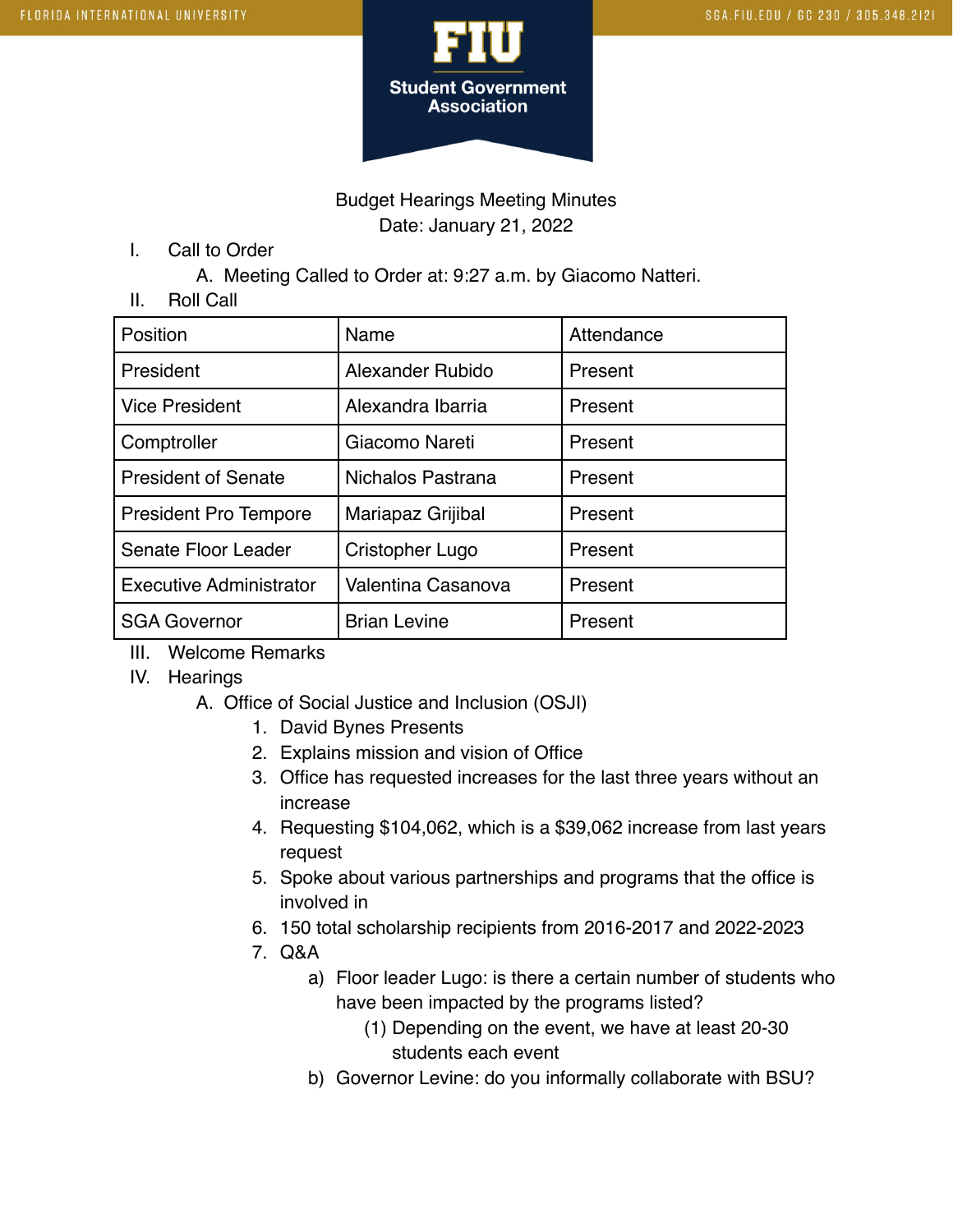- (1) Short answer is yes, we have had conversations about how to collaborate effectively. I have had discussions with the president of BSU about supporting each other
- B. OSJI- Black Diaspora and Student Success Center
	- 1. David Bynes presents
	- 2. Purpose of this center is to ensure FIU is an inclusive environment for all who choose to learn here.
	- 3. Explained why black cultural centers matter based on research
	- 4. Proposed events deal with interactive workshops and leadership development programs
	- 5. Q&A
		- a) Floor leader Lugo: was there a need for these additional programs? BSU provides a lot of programs, is this filling a void left by BSU?
			- (1) While I am not fully aware of all the programs BSU has to offer, there still is a need for many of these programs because we will be working closely with BSU.
		- b) If not all funds are allocated, which will be a priority?
			- (1) Staff funding is critically important, leadership programs and the achille graduation program would also take priority.

Student Government President Rubido has joined the meeting.

- C. OSJI- Pride Center
	- 1. Erica Friedman presents
	- 2. Requesting \$66,043, a \$4,000 decrease from last year's request because we have been able to maintain the budget and even make cuts so the pride student union can get additional funding.
	- 3. Funds will go to student development, including pride leaders programs.
	- 4. Creating a change conference is another big event we try to bring as many students to as possible. While it is \$1,000 to send a student, this is a high impact conference.
	- 5. We hope to increase affinity with spring events like pride week and trans day of remembrance and resilience.
	- 6. Q&A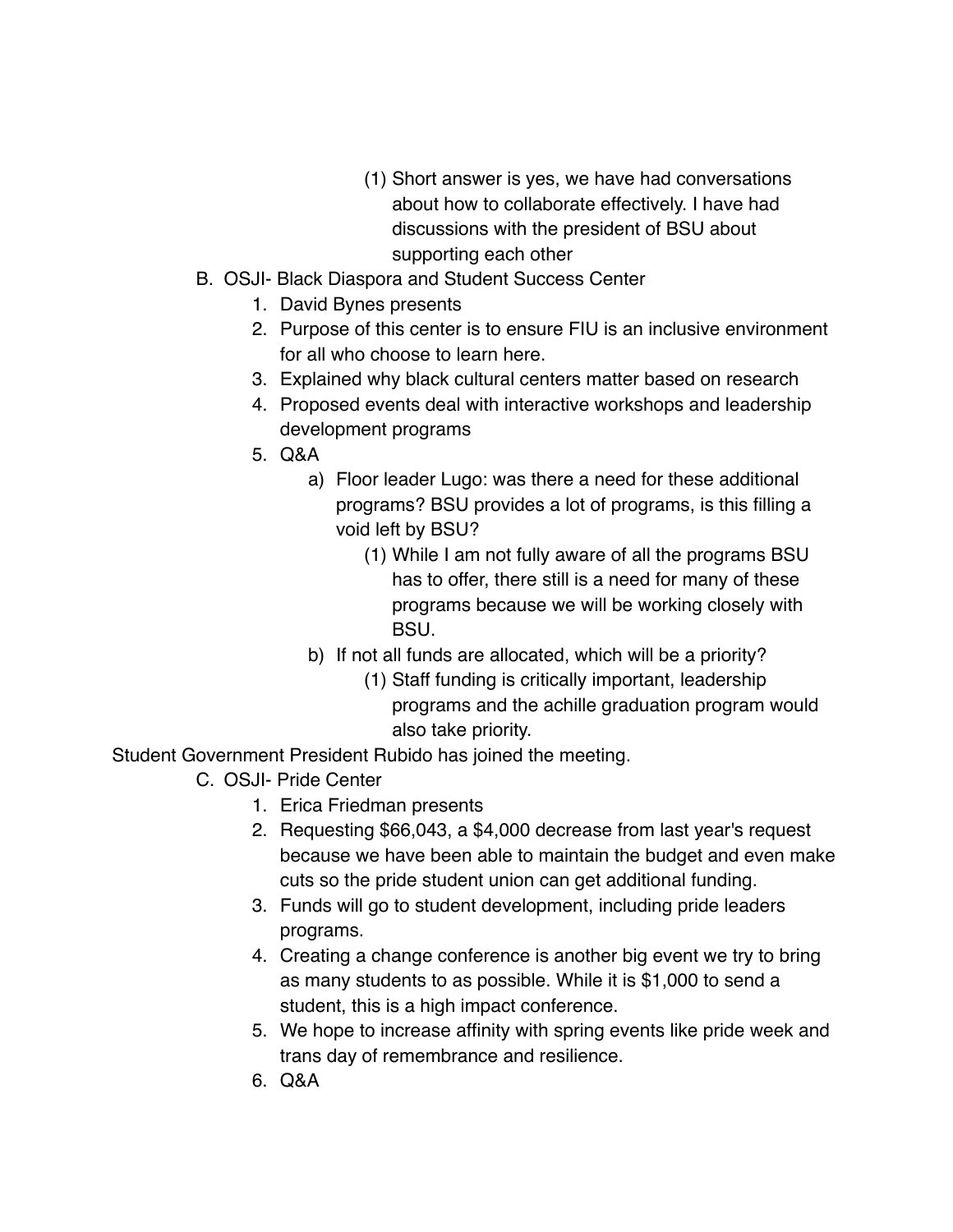- a) Governor Levine: there are other conferences over the summer, are you open to other collaborations?
	- (1) Absolutely, we are always looking for collaborations. We chose the specific timeframe for our conferences because that is when most of our students are on campus
- b) Can the staff safe zone training program be offered to students in SGA?
	- (1) That would be great, student leaders should be educated on how to be an advocate for students
- D. Pride Student Union
	- 1. Adrianna Jean-Baptiste and Milo Dupuis present
	- 2. Requesting \$33,954, an increase on last years \$23,750 request
	- 3. Looking to increase affinity, as a relatively new union at the university we want to get the word out about us
	- 4. Budget priorities are stipends, signature events, and recruitment
	- 5. Q&A
		- a) Governor Levine: Would PSU be interested in attending the student leadership conference?
			- (1) absolutely !
		- b) President Rubido: Since prices for things have risen, is there another avenue for funding should PSU run out of funds?
			- (1) We have different partnerships with FIU, and making sure we share costs with collaborations
	- 6. Recess until 10:35am
- E. Medical Student Union
	- 1. We help students with research projects, community initiatives, as well as conferences
	- 2. We hope to maintain funding for travel and increase funding for community initiatives
	- 3. Discussing issues of Covid-19 with engagement, we have met online and practiced social distancing when in person was the only option
	- 4. It's important for the medical school above others takes this seriously and make sure every one is safe while we re open
	- 5. No questions
- F. International Student & Scholar Services
	- 1. Ted Randall Presenting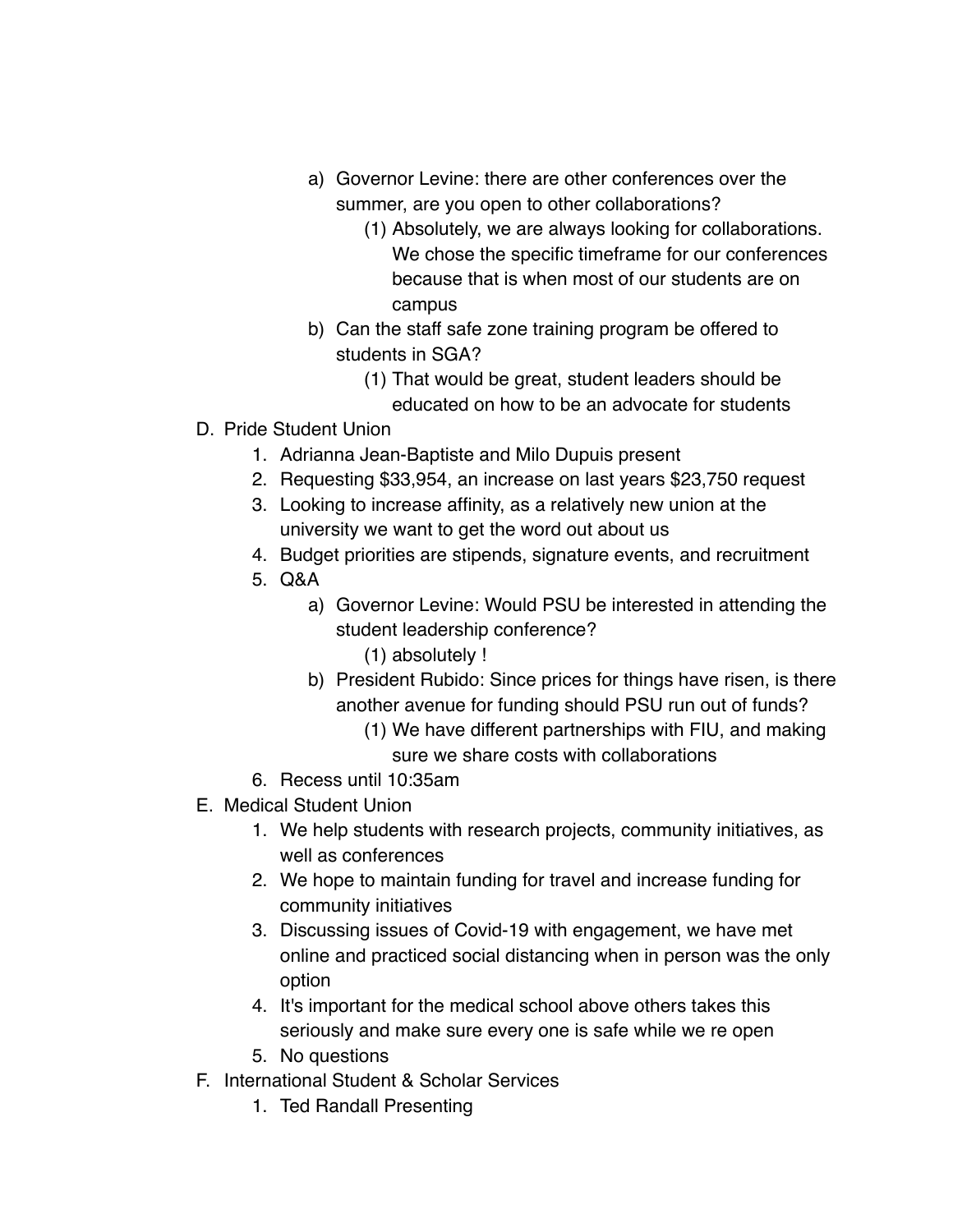- 2. Average cost for students to attend events is about \$10 per student
- 3. Student testimonials say these events and this Office help international students feel like FIU is their home and they can find advocacy here.
- 4. Requesting \$25,216
- 5. No questions
- G. FIU at I-75
	- 1. Diana Arcentales presenting
	- 2. Event programming is a main way to gain affinity. Since undergraduate students are only having classes on weekdays we need to host events all week so the graduate students can also participate during the weekends.
	- 3. Provided run down of how SGA funds were utilized last year, such as week of welcome and diversity day
	- 4. Requesting \$52,562, only a \$500 increase from last year.
	- 5. Q&A
		- a) What percentage of the FIU population attends i-75? (1) At least 15% of all FIU students
- Recess until 11:35am
	- H. Roarthon
		- 1. Molly Shantz and Shannonlee Rodriguez presenting
		- 2. Over 1 million dollars raised since 1997
		- 3. Over \$56,000 raised in the midst of global pandemic
		- 4. 100% of proceeds go towards Nicklaus Children's Hospital here at FIU
		- 5. We hope to reach a new audience in order to help positively impact FIU
		- 6. Budget reductions could impact effectiveness
		- 7. No questions
	- I. Alternative Breaks
		- 1. Connie Penczak and Luis Garcia presenting
		- 2. Largest student run service learning organization on campus
		- 3. Upcoming projects will total \$60,000 in student leadership development, student travel (weekend, winter, spring, summer), event programming, and marketing and giveaways
		- 4. Q&A:
			- a) Governor Levine: Do students have to pay a fee?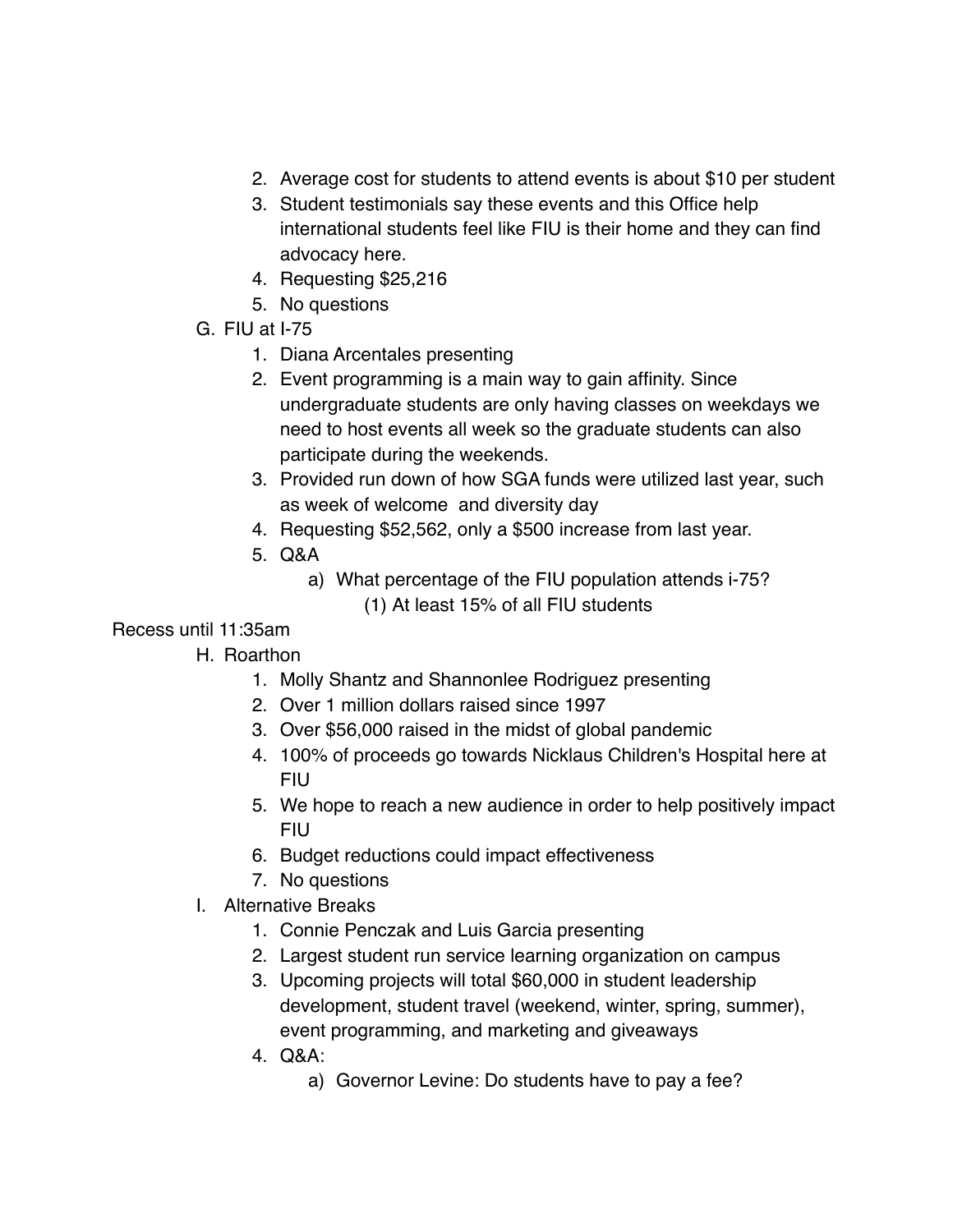- (1) Yes, there are some things we cannot pay the full cost for and students do have to pay a fee
- b) Comptroller Natteri: How many students are involved in AB? (1) About 50 students, we are hoping to get more during the semester
- J. Relay for Life
	- 1. Raised over 1.3 million for the american cancer society since we began in 2004
	- 2. Event goals for 2022-2023 are to engage at least 50 teams and register at least 1,000 participants
	- 3. Q&A
		- a) Does relay get charged for the Ryder Business building?
			- (1) We have not before, but now that ryder business has changed administration i anticipate we will begin to be charged for setting up there

Lunch Break until 1:35pm.

Lunch Break ended at 1:45pm.

K. Student Ambassadors

- 1. Linabel Armas, Student Ambassadors' president and Sophia Jaimes, president elect spoke about the organization's relationship with alumni and how they help students to network.
- 2. They created and hosted the Trail of the Torch Ceremony alongside the FIU Homecoming committee which has been one of FIU's traditions for 17 years.
- 3. Upcoming event, Sweetheart Bridge which will be hosted at the FIU traditional bride.
- 4. In 2020-2021, they requested \$25,000. 2021-2022, no request was presented and for 2022-2023 a total of \$54,422.18 is being requested.
- 5. They are also requesting uniforms. They mentioned that if they faced budget reduction they would reduce giveaways and events.

## Q and A

No questions presented.

L. FIU Online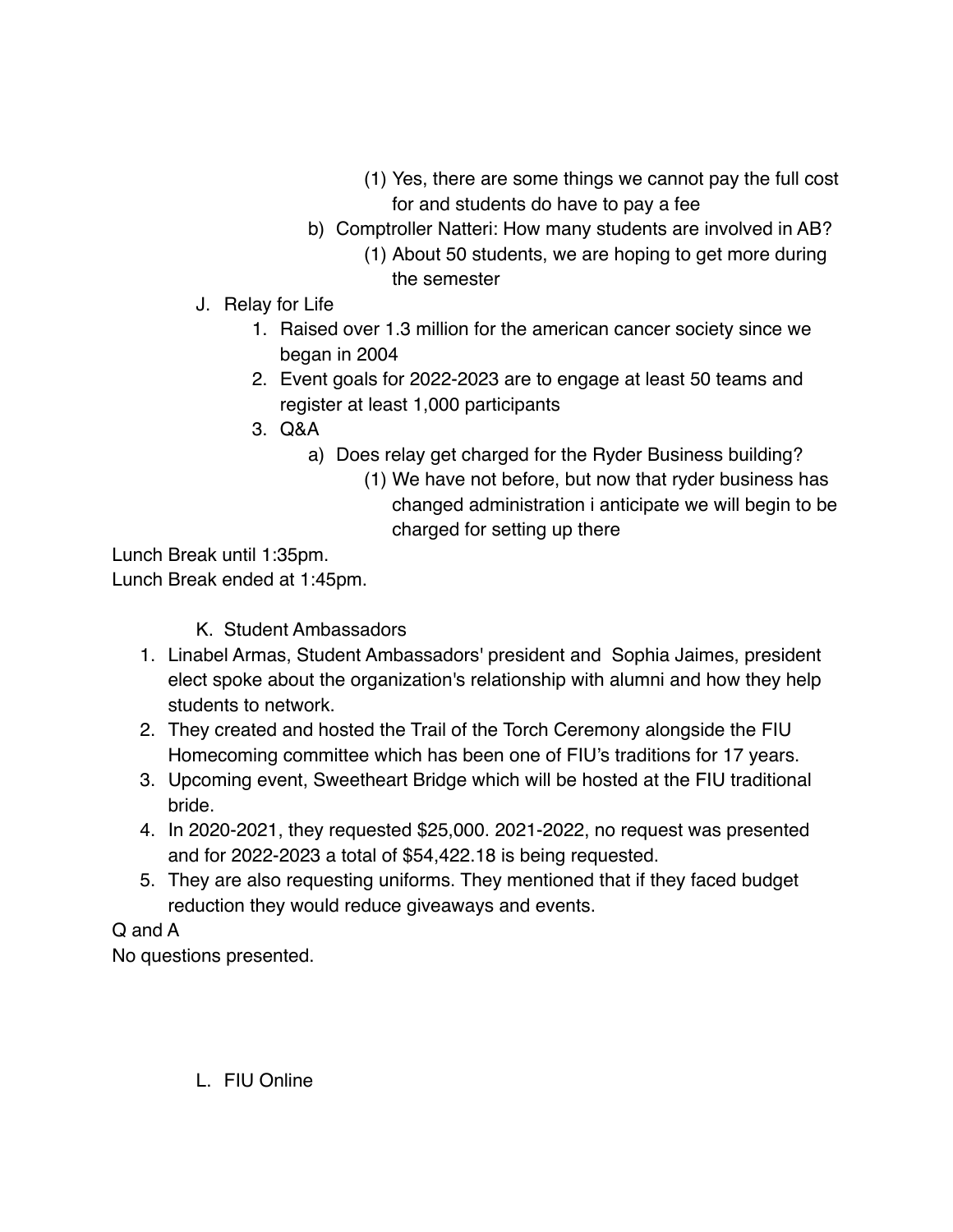- 1. Michael Allendy presented on behalf of the organization. He mentioned that they advocate for non-traditional learners approximately 8,934 students.
- 2. They asked to help fund support engagement efforts for the students and to also fund quality support services. For instance, employ participation incentives and to enhance Canvas support response time.
- 3. FIU Online sent out swag baskets which contained FIU merchandise to their online students as a means of engagement.
- 4. They are requesting \$6 per student.

## Q and A

a) Why is the learning management help desk funded by

-Canvas supports all modalities so the \$30 online fees can only be used for fully online students and not the entirety of Canvas users according to state regulations.

- M. Student Programming Council
- 1. They stated that their mission is to administer events and programs to contribute to well rounded graduates.
- 2. They spoke about their signature events such as Noche Latina, Uproar, Tailgate Tuesday, Good vibe karaoke and others.
- 3. They requested \$812,350.00, a \$44,374 increase. They mentioned that the budget should be approved as artists and performers are becoming more expensive and inflation has caused vendors to increase prices.
- 4. They mentioned that if a budget cut was instituted, concerts, SPC Takeovers and films would be made increasingly harder to host.

# Q and A

- 1. How was spent on the Drag show hosted by SPC recently?
	- Approximately \$11,000 and last year due to covid \$15,000.
- 2. How many students attended the most recent Uproar? -1500 students
- 3. How to decide the total number of giveaway items and when ?
	- SPC limits when the events are scheduled to accommodate students during class times. As it pertains to items, giveaways are limited because of shipping and handling costs.

## N. Black Student Union

1. Jaquan Starling, BSU President presented the budget request. BSU's past event, State of the Union on September 7,2021 cost \$5,197 with a turnout of 102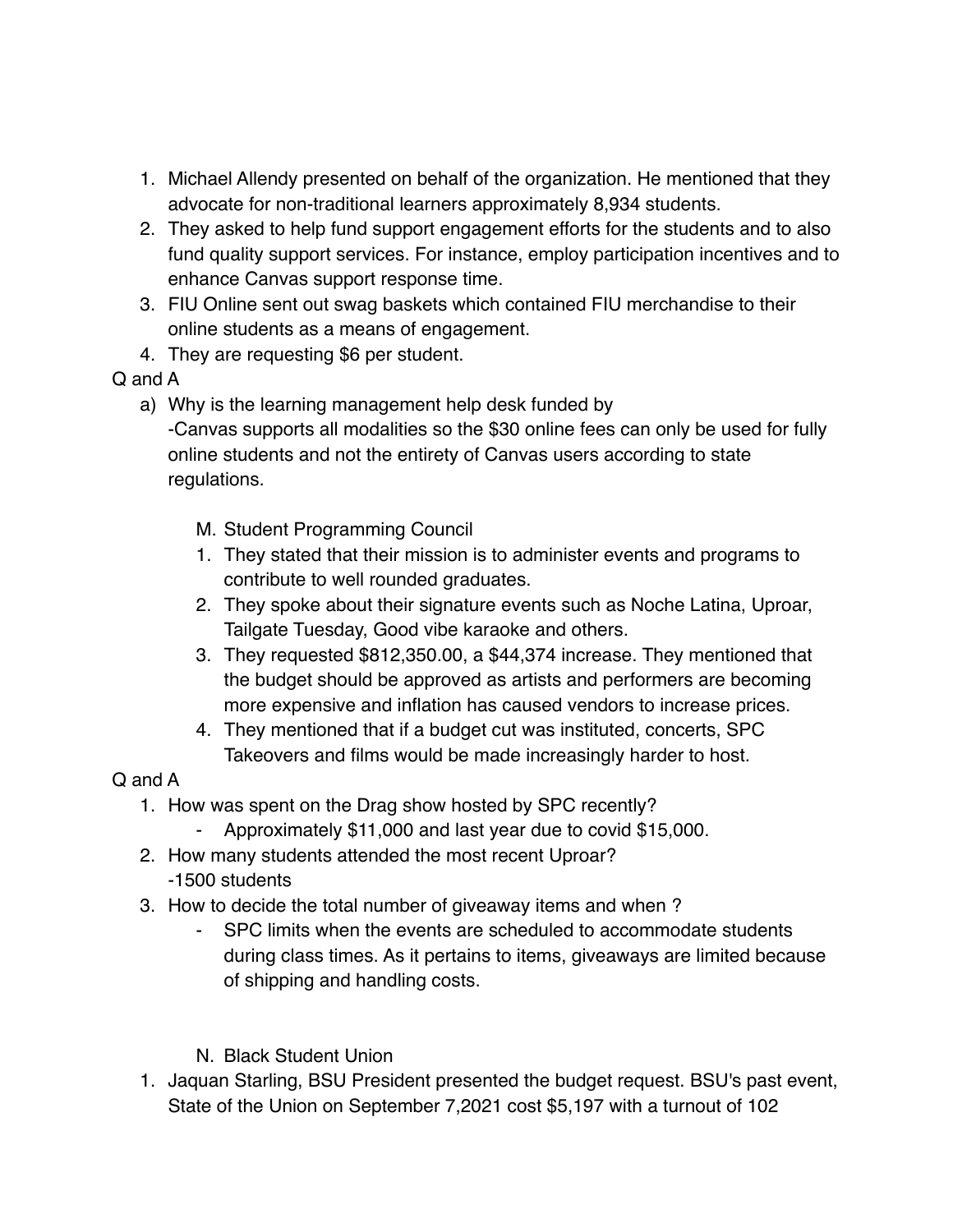students. Another event was the Open mic night which had a turnout of 256 students and cost \$1,468.30.

2. They requested approximately \$150,000.

Q and A

- 1) What collaborations does BSU plan to do with the office of social justice initiatives who is looking to launch more products with black diaspora.
	- More professional development events are being instituted for members.
- 2) Black organization fair details
	- Similar to any club fair but catered specifically to black students to get them involved in on campus organizations. Will show black students the resources available to them on campus.
	- O. Center for Student Engagement
- 1. Intends to increase student affinity and increase student engagement. They link students to engagement opportunities based on interests.
- 2. They are requesting funds for space and food for their upcoming events. Also, they intend to maintain the online platform. They also intend to hire two engagement liaisons for 3 semesters.

### Q and A

- a) If they have any intentions to host fairs at BBC campus? -No intentions to host events on that campus because other organizations already host those fairs.
	- P. Registered Student Organizations COuncil

1.)There are 220 active organizations in both the MMC and BBC campus.

2.) They are requesting \$397,735 with a \$68,000 difference from the previous year, 2021-2022.

- Q. Panther POwer
- 1. 2021-2022, they were allocated \$8500 and used it to carry out a giveaway for Men's Soccer Home Opener vs VCU which boasted the highest student turnout up until the final game against Marshal.
- 2. Total requested amount is \$33,000 with \$7500 being allocated to Basketball, \$6000 for Football, \$4500 for Soccer, \$3500 for Baseball and other sporting activities.

### Q and A

1. What are the plans for the swim and dive team?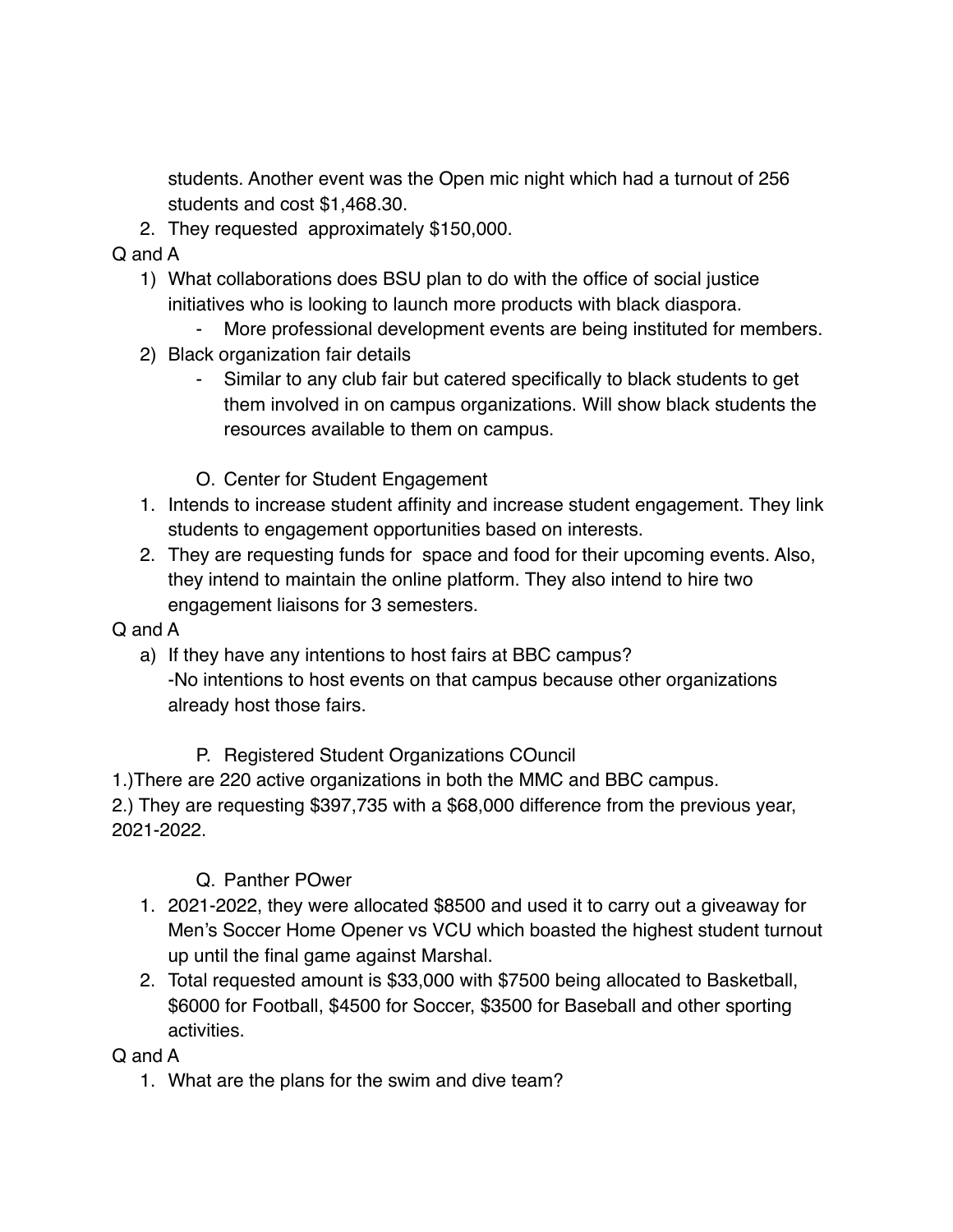-There are only about 2-3 home meets and so the plan is to work to boost the support from students.

- 2. Why are shuttles not used for the swim and dive meets?
	- There is not enough awareness about the teams that would warrant the cost of the shuttles between both campuses.
	- R. Student Bar Association
- 1. FIU Law school is ranked number 56 among law schools in Florida and number 88 in the entire country.
- 2. A tax law society has been established just this year and this is just one of the many active student organizations that FIU Law has used their budget for.

### Q and A

- a) Is there any way SGA could collaborate more with SBA? -The board is very open to continuing working with any student organization upon request.
	- S. Office of Veterans and Military Affairs
- 1) The Office serves about 610 FIU Veteran students and boasts about 4191 FIU Veteran Alumni.
- 2) In the past year, FIU was ranked number 7 in Tier 1 Institutions by Military Friendly and was able to launch a Green Zone Training for Faculty and Staff.
- 3) They are requesting \$45,064.69 with the Fall budget being \$21,113 and the Spring budget being \$21,851.60.

## Q and A

a) Does the Office have an office at BBC campus and what is its operational capacity?

-Yes, an office was opened back in Fall once the university transitioned back to face to face. The office is located at the Wolfe Center on Tuesday, Wednesday and Thursday from 10am-4pm.

## T. SA Technology Center

- 1. The Student Affairs Technology Center supports departments that directly impact student services but does not offer events.
- 2. They are requesting approximately \$12,000.

### Q and A

a) Does the Office get funding only from A and S?

-No, there are other means by which A and S are funded.

b) How many hours a week would the student assistant be working?